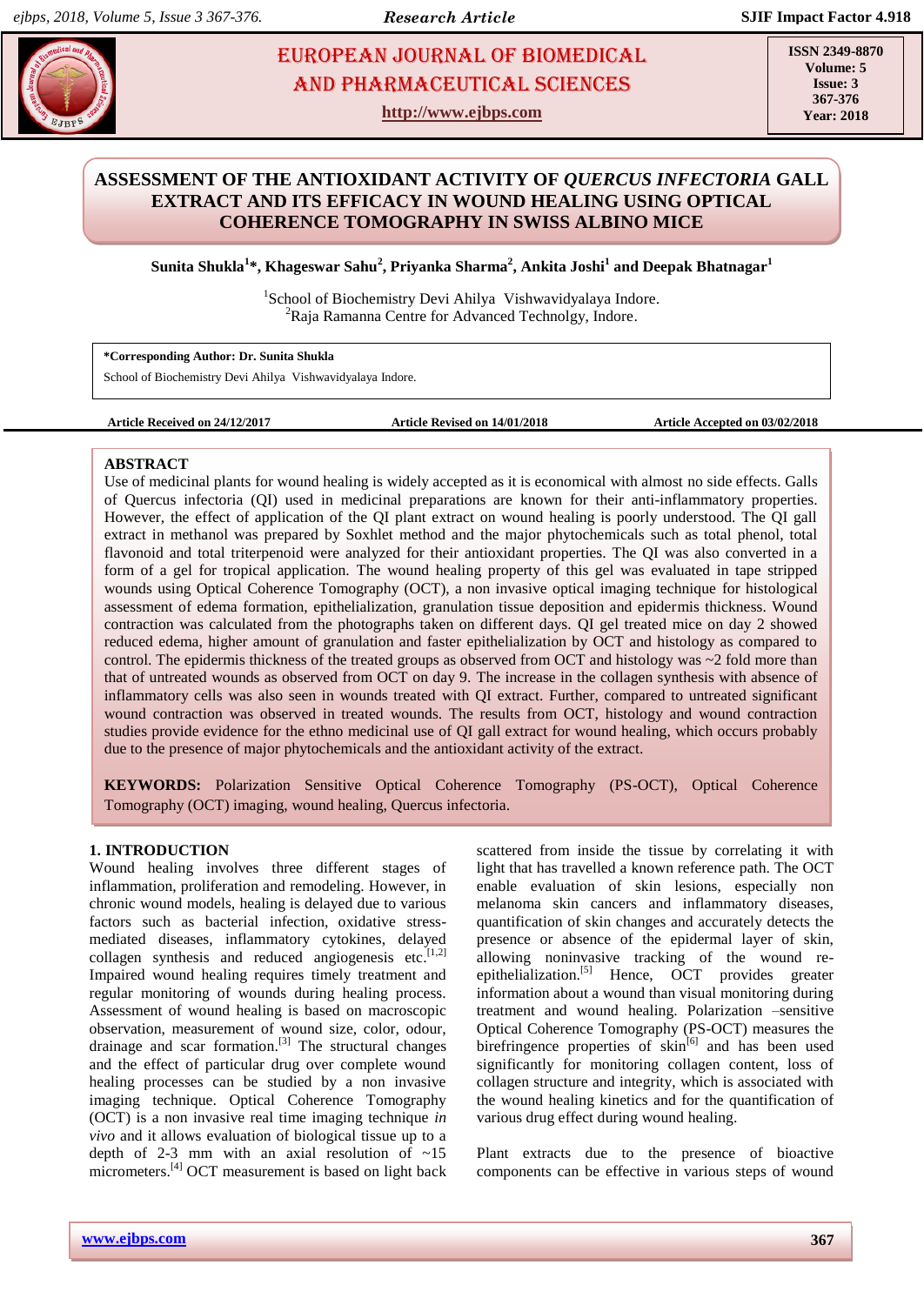repair and tissue regeneration. However, a confined number of studies carried out so far, report the use of bioactive compounds to confirm the therapeutic efficacy, necessitating studies that are required to explore the bioactive components of medicinal plants as potential wound healing agents in the field of phytotherapy. An important group of biologically active compounds called proanthocyanidins belonging to polyphenolic bioflavonoids are produced by various medicinal plants and have received attention as possible wound healing and dressing agents.<sup>[7]</sup>

In the present study, extract prepared from the galls of Quercus infectoria (QI) were investigated for wound healing. QI is a small tree found mainly in Greece, Iran and Asian countries. The galls arise on young branches of the tree as a result of attack by the gall-wasp *Adleria gallae tinctoria*. QI is commonly known as majuphal and belongs to the family Fagaceae.<sup>[8]</sup> The plant is known for its various medicinal properties such as astringent, antidiabetic, antifungal and anti-inflammatory activities. It is very effective against inflamed tonsils and direct application of it on skin cures swelling or inflammation. The powdered galls in the form of ointments are also suggested to cure hemorrhoids caused by inflammation of the skin.<sup>[9]</sup> The main constituents of the galls have been reported to comprise of a large amount of tannins (50-70%) and some amount of gallic acids, ellagic acid and synergic acid.<sup>[10]</sup> Tannins promote the wound healing through several cellular mechanism, inhibiting reactive oxygen species, reducing the time of wound healing and increasing the formation of capillary vessels, fibroblast and keratinocyte formation.<sup>[11]</sup> In the present study, total phenol, flavonoid and triterpenoid contents of QI were estimated and the effect of the QI extract on wound healing was studied. The structural changes in wound healing process during the early days, post application of QI gel such as inflammation, edema, epidermal migration and late wound healing events such as collagen layer formation and hair follicle generation were monitored by OCT. The changes observed in OCT were further correlated with histology in control and extract treated wounds at regular intervals.

## **2. MATERIAL AND METHODS**

**2.1 Chemicals:** 2,2,-diphenyl-1-picryl hydrazyl (DPPH), urosolic acid and quercitrin hydrate were procured from Sigma Chemical Co. St. Louis, Missouri, USA. Other chemicals and solvents of AR grade were purchased from Hi Media Co. Mumbai, India.

**2.2 Plant material and extract preparation**: The galls of QI were procured from the local market and the galls were authenticated by Dr A.B. Seerwani, Professor, Goverment Holkar College, Indore. The galls 10 g were grinded in to fine powder and extracted in methanol (300 ml) for 6-8 hr using Soxhlet apparatus**.** The extract was concentrated by evaporation at  $35^{\circ}$ C in water bath. These extracts were stored at  $4^0$  C for analysis. The extraction and analysis were performed in replicates of four.

# **2.3 Total phenol content**

Total phenol content of QI was determined using the Folin–Ciocalteu reagent.<sup>[12]</sup> The total phenol in the test samples were expressed as gallic acid equivalents using a standard curve of propyl gallate (1mg/ml).

**2.4 Total flavonoid content** The total flavonoids content was estimated according to the aluminium chloride method.<sup>[13]</sup> The total flavonoids in the test sample were determined using a Quercitrin hydrate as standard.

# **2.5** T**otal triterpenoids content**

The total triterpenoids content was estimated by the method of Chang and Lin.<sup>[14]</sup> Urosolic acid was used as standard.

### **2.6 Free radical scavenging activity using DPPH**

The free radical scavenging activity was measured using the method of Mellors and Tappel.<sup>[15]</sup> The model of scavenging, the stable 2,2 diphenyl-p-picryl hydrazine ((DPPH) radical is used to evaluate antioxidants activities. The effect of antioxidants on DPPH radical scavenging was thought to be due to their hydrogen donating ability. The assay is based on the reduction of DPPH at 517 nm.

# **2.7 Total antioxidant power using ferric reducing antioxidant power**

The total antioxidant capacity (TAC) of QI was determined using the ferric reducing antioxidant power (FRAP) as described by Benzie and Strain. [16] TAC of the test samples in vitro was determined by reduction of a ferric tripyridyl triazine ( $Fe<sup>3+</sup>$  -TPTZ) complex to the ferrous form, which has an intense blue colour and was monitored by measuring the change in absorption at 593 nm.

**2.8 Reducing power** The reducing power of the test sample was determined according to the method of Oyaizu. [17] The reductive ability was measured by the reduction of  $FeCl<sub>3</sub>$  in presence of plant extracts.

#### **3.0** *In vivo* **wound healing experiments 3.1 Tape stripping wound model**

Twenty four Swiss albino mice (Male, 25-30 g) were used for the experiments on wound healing. The animals were housed individually in cages with free access to food, water and were maintained on a 12 h light/dark cycle at  $22^{\circ}C \left( \pm 2^{\circ}C \right)$ . For creation of wounds, mice were anesthetized by an intraperitoneal injection of ketamine (80 mg/kg) along with xylazine (10 mg/kg). Tape stripping wounds were created according to the protocol described.<sup>[18]</sup> Briefly, hair was removed from a ~2 cm<sup>2</sup> area from the dorsal side of mice using a depilatory cream after anesthetizing the animals. The skin was cleansed with 70% alcohol and with betadine. The tape – stripping wound model was generated by applying an adhesive tape of 2 x 2 cm size for 15 times, as described.<sup>[18]</sup> Following this procedure, the skin became visibly damaged and appeared red and glistening.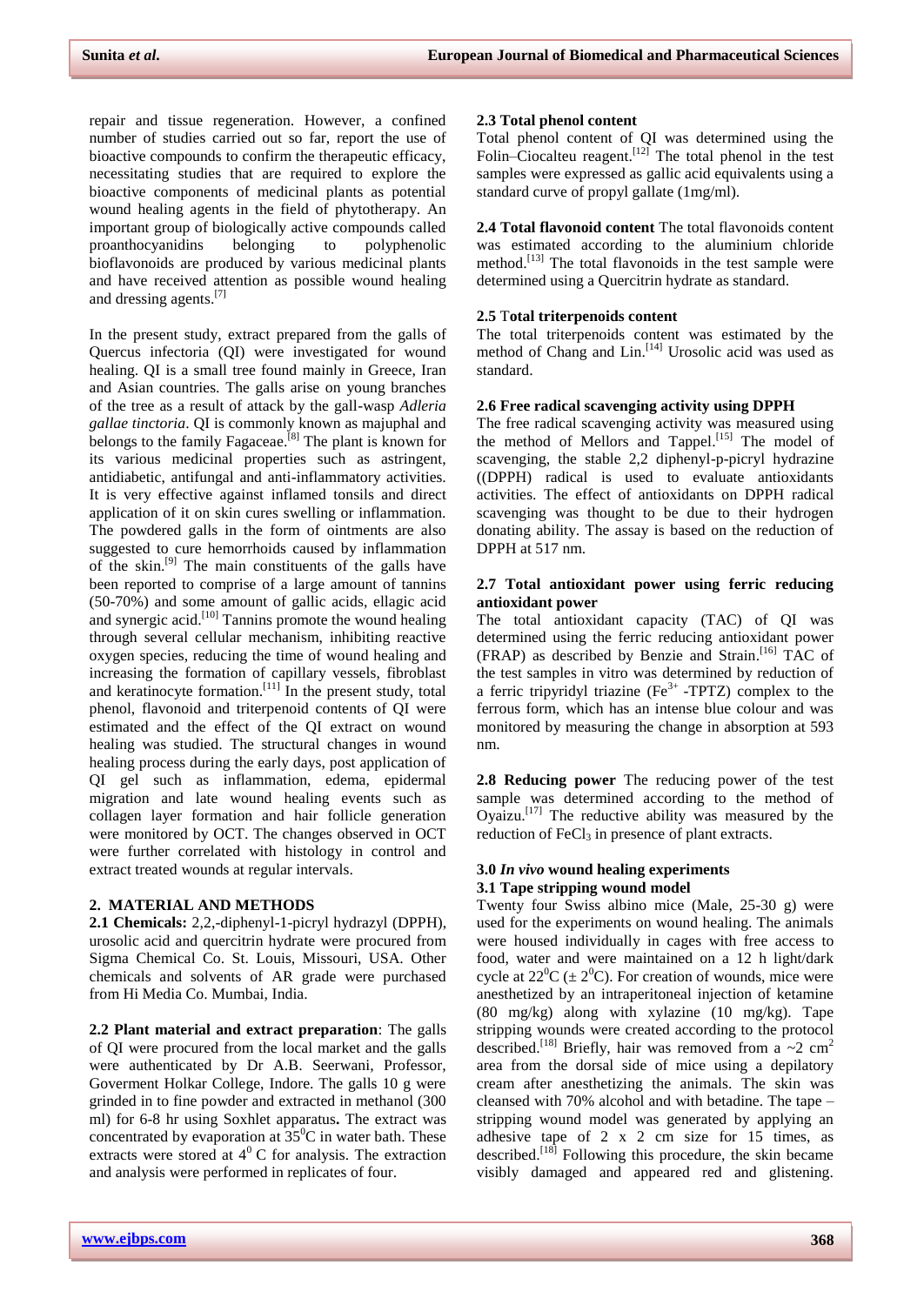Microscopically, this procedure resulted in the partial removal of the epidermal layer. Wounds were left undressed to the open environment and the animals were kept individually in separate cages. The experimental procedures involving animals were approved by the Institutional Animal Ethics Committee (IAEC), vide project no CPCSEA/2016/01/ dt 20.2.2016. All the procedures involving wound creation, OCT imaging of wounds were carried out in anesthetized conditions. The animals were kept on warm cotton pads for recovery from anesthesia. Animals were euthanized by cervical dislocation. All research animals were treated humanely.

# **3.2 Application of herbal extract on wounds**

The QI extract was transformed into herbal gel using petroleum jelly as base. The prepared gel was evaluated for physical appearance, homogeneity, spread ability, and pH. The gel was also examined for microbial and anti- microbial growth. The above gel was tested for skin irritation to observe toxicity or any other side effects.

Mice with tape stripped wound were divided into two groups, control and experimental group for evaluating healing potential of extract. Group 1 was control group in which wound of the animal was not treated with any gel or ointment. Group 2 was served as treated group in which wounded area of the animals were treated with tropical application of QI in petroleum jelly. Briefly, herbal extract powder (4% w/w) was mixed with petroleum jelly. Gel 250 mg was applied uniformly on the tape stripped wounds for 5 days, consecutively, at 24 h interval.

#### **3.3 OCT imaging of wounds of mice**

Figure 1 shows a schematic of the PS-OCT set up. Light from a 5 mW superluminescent diode (center wavelength ~840 nm, bandwidth ~40 nm) was collimated and passed through a polarizing beam splitter to get vertically polarized light beam. Details of the interferometer and the spectrometer are described earlier.<sup>[19]</sup> The fast fourier transform (FFT) of the re sampled interference spectrum generates the depth-resolved intensity images, which were then used to generate PSOCT images. The system features a signal-to-noise ratio of ~96 dB with axial and lateral resolutions of  $\sim$ 10 and 30  $\mu$ m respectively.

#### **3.4 Histology**

For wound healing studies after recording the images of wound on day 14 post treatment, treated and untreated animals were scarified under anesthesia and wounds with surrounding tissues were collected. Specimens were fixed in 10% formaldehyde, embedded in paraffin, tissue sections of 5 µm were prepared using microtome and stained with hematoxylin and eosin and visualized under a light microscope at 50X magnification for the presence of crust, inflammatory cells, granulation layer, edema, epidermis, dermis and dermal papillae. For epidermal thickness measurement, 2 slides for each group and each time point were chosen and observed at 400X magnification. For each slide, 7 to 8 microscopic views

were chosen and evaluated for thickness measurement of the epithelial layer by means of a calibrated ocular on a light microscope (Olympus, IX 70) at 400X magnification (40 X objective x 10 eye piece). Thus the data from all fields of view were averaged to calculate the mean and standard deviation.

#### **3.5 Assessment of wound area reduction**

Photographic images were taken on different post wounding time points to assess morphological status of wounds. From the images, wound area was calculated using Image J software. Further, to rule out, if the initial variation in wound size could have any effect on wound area reduction kinetics, relative percentage of wound area decrease for each wound was calculated from the initial (A0) and final (At) area on day, by using formula :  $[A0 - At]/[A0] \times 100$ .

#### **3.6 Statistical analysis**

All experiments were carried out at least four times. Data from independent experiments were used to calculate the mean and standard deviation. One way ANOVA followed by Fisher's post hoc test was carried out to determine the significance of the difference between treated and untreated groups of wounds. P value  $< 0.05$ was considered significant.

#### **4. RESULTS**

### **4.1 Determination of phytoconstituents**

The phytochemical composition of extract is represented in Table 1. The standards used were propyl gallate, quercitrin hydrate and urosolic acid for determination of phenol, flavonoid and triterpenoid respectively.

#### **4.2 Total antioxidant power**

The antioxidant properties of extract such as free radical scavenging activity (FRSA) using DPPH and total antioxidant power (TAP) using FRAP in 100 ul of test sample is represented in Table 2. Butylated hydroxy toluene (BHT) was used as a positive control. FRSA showed proportionate increase in % DPPH radical scavenging activity.  $FeSO<sub>4</sub>7H<sub>2</sub>O$  was used as standard for calculating the FRAP value.

The ability of QI to reduce ferric ions was used as a measure of antioxidant activity. A concentration dependent increase in the reducing ability of the extract was observed as shown in the Fig. 2. The higher absorbance of the reaction mixture indicated greater reducing power.

# **4.3 Effect of the gall extract on wound healing 4.3.1 OCT and PSOCT imaging studies**

*In vivo* monitoring of wound healing kinetics was investigated using OCT and retardation image using PSOCT. The untreated group on day 2, the crust layer was visible as single scattering layer, below which there was scattering poor zones, suggesting edematic region. These changes are expected on day 2 post wounding, due to the ensuing inflammation in the wound at this time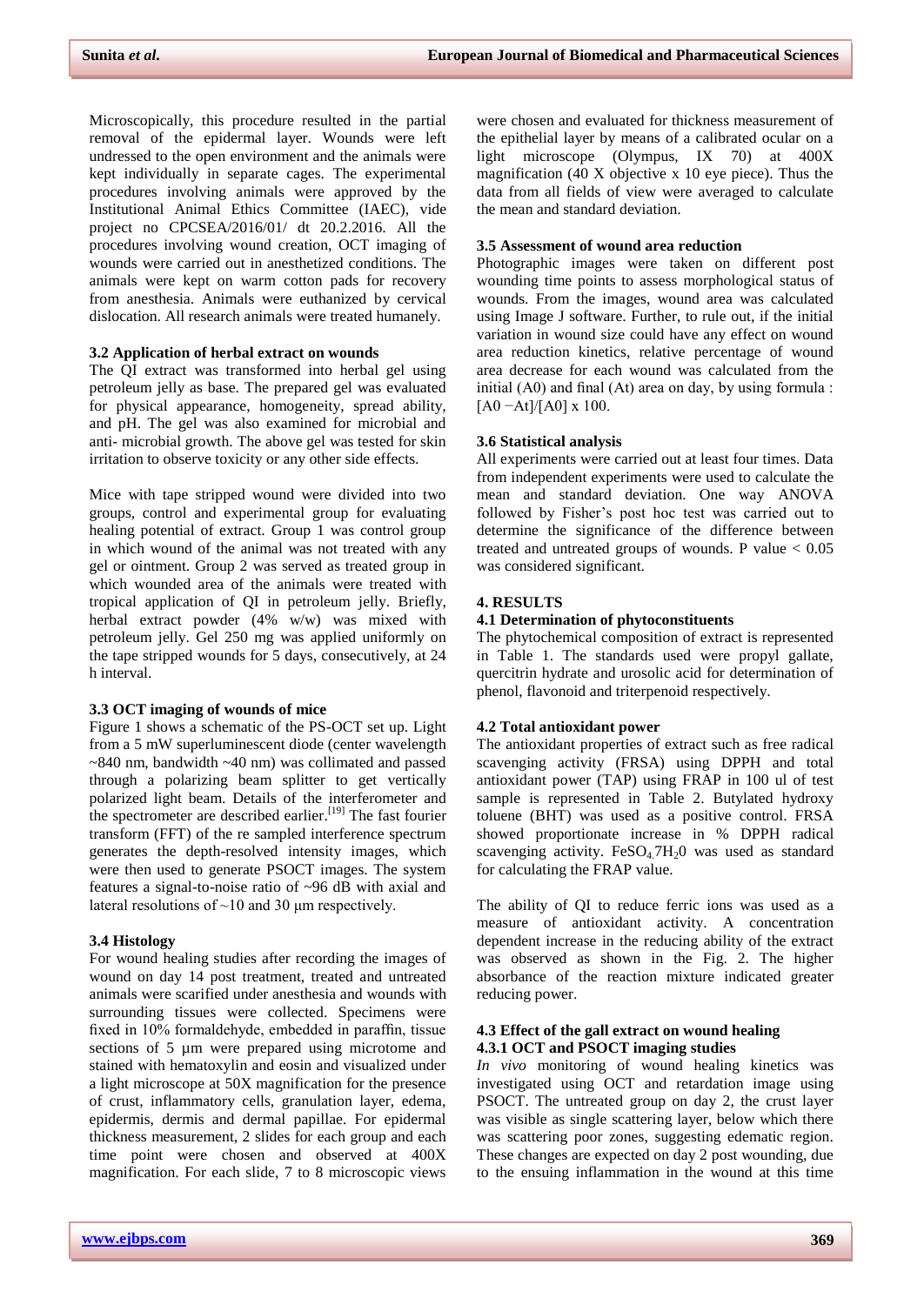point (Fig. 3). The OCT images of treated group showed formation of early crust (yellow arrow) along with another scattering layer (not fully formed, marked by pink arrow) below the topmost scattering crust layer. Early formation of new epithelium, epidermal - dermal junction, scar and granulation tissue was also seen in treated groups as compared to the control groups. Also, the overall scattering from the dermis region is much higher in the treated group.

On day 9, the decrease in the tissue imaging depth and increase in dermal Scattering in the treated group(red double arrow) as compared to the control group indicates improved tissue remodeling. The changes in the thickness of epidermis were measured from OCT images. The epidermis thickness was 30-40 µm and was not uniform in the untreated group. On the contrary, in the treated group, the epidermis thickness (black double arrow) was observed to be 60-80 µm and was uniform. The dermis-epidermis junction (red arrow) was visible in both the group, but more conspicuous in untreated group. Only in the treated groups, hair follicles were visible.

# **4.3.2 Histological assessment**

In order to correlate the scattering changes observed in OCT with structural alterations of wound bed histology of tissue sections excised on day 2 and 9 post wounding was performed. The histology images of untreated and treated wounds are shown in Fig. 4. On day 2, the untreated wounds, higher amount of inflammatory cells, complete lack of epidermis and edematic regions were observed (Fig. 4 A). The extract treated wounds on the other hand showed more granulation tissue and lesser inflammatory cells (Fig. 4 B). By day 9, the untreated wounds showed some amount of inflammatory cells,  $\sim$ 100-150 µm thick crust and thinner collagen layer in the dermal region, indicating incomplete wound closure (Fig. 4 C). In contrast, the treated wounds showed a complete and uniform epidermis, lack of crust and showed thicker collagen layers, presence of dermal papillae in dermal region, suggesting the recovery of wounds (Fig. 4 D). The histology images also showed similar trend for epidermis thickness as that of OCT data (Fig. 4 E).

### **4.3.3 Wound area reduction**

In order to establish whether the OCT and histology changes actually correlate with wound closure, wound area from the photographic images was measured. The photographic images of untreated vis-a-vis treated wounds (at day 2 and 9) and the wound area reduction data for the corresponding days are presented in Fig. 5A and B, respectively. It can be seen that as compared to untreated wounds, the decrease in wound area in treated wounds was significantly higher.

### **Caption for Tables**

Table1. Total phenolic, flavonoid and triterpenoid content of QI. Values are Mean  $\pm$  S.E. of four replicates. a GAE mg/g of the test sample.

b QE mg/g of the test sample. c UE mg/g of the test sample.

Table 2. Evaluation of the antioxidant power of QI. Values are Mean  $\pm$  S.E. of four replicates.

a % of DPPH radical scavenging activity.

b The test sample 100 µl was used for the estimation of FRAP FeSO<sub>4</sub>7H<sub>2</sub>0 was used for the standard.

# **Caption for Figures**

Figure1. Scheme of the PS-OCT set up showing superluminescent diode (SLD), polarizing beam splitter (PBS), nonpolarizing beam splitter (NPBS), quarter waveplate (QWP), glass plate (GP), lens (L), mirror (M), line scan camera (LSC), transmission (TG) grating and wave form function generator (WFFG).

Figure 2. Reducing power of QI.

Figure 3. Effect of QI extract on wound inflammation, epithelial layer formation, as studied by OCT. Back scattered intensity image and retardation image of untreated control and treated skin on day 2 and day 9 was shown in yellow arrow: crust. pink arrow: new epithelium layer. circle: scattering free/poorly scattering region, suggesting fluid filled region, possibly an edematic region. Black double arrow: epidermis was observed that in the treated group, on day 9, the epidermis thickness (black double arrow) was more formed and uniform. Increase in the dermal scattering (red double arrow) in the treated group. Dermis epidermis junction (red arrow) was visible in both the groups. In the treated groups, hair follicles (dashed black arrow) were visible. Scale bar: 500 µm. The data represent 3 independent experiments for untreated and treated wounds ( $n = 6$  per group per each time point).

Figure 4. Histological images on day 2 and day 9 for untreated (A and C) and treated wounds (B and D), respectively. Black arrow: absence of epidermis on day 2. E: epidermis. Blue arrow: Inflammatory regions. White arrow: Dermal papillae. It was observed that in the treated group, on day 9, the epidermis thickness was more formed and it was uniform. Scale bar of each image: 200 µm. The figures represent 2 wounds for untreated and treated wounds per each time point,  $(n = 2)$ per group per each time point). Figure 4 E. Effect of QI extract on ET as measured from the histology images (15 microscopic views per group). Values are Mean  $\pm$  S.E.

Figure 5. Effect of QI on wound closure.

Figure 5A. Photomicorgraphs of wounds on day 0, 2 and 9 for untreated (left) and treated wounds (right). Scale bar of each image: 10 mm.

Figure 5 B. Percent wound area reduction on day 9 with respect to the initial tape stripped wound area. The data represent 3 independent experiments for untreated and treated wounds ( $n = 6$  per group per each time point).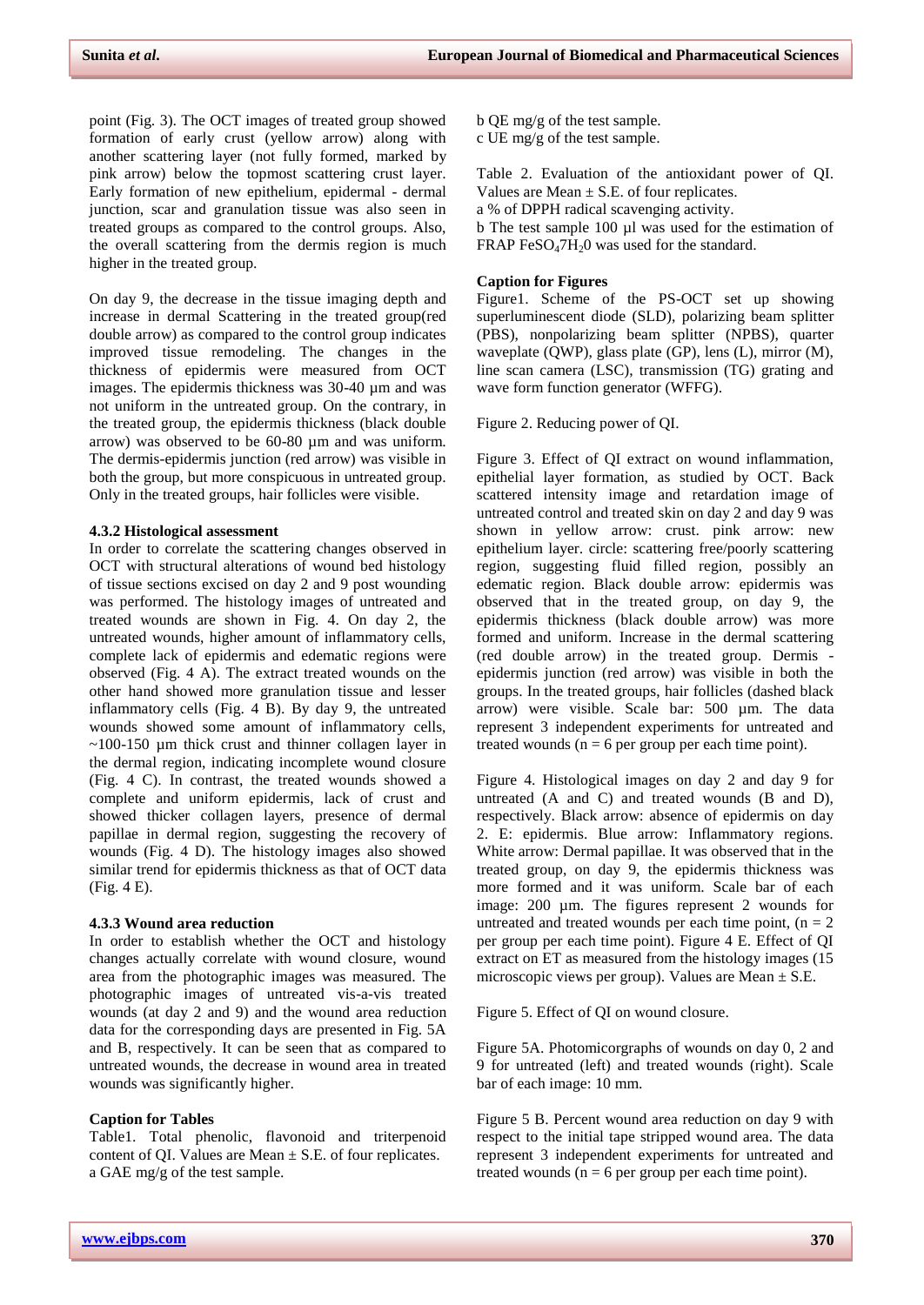Table.1 Total Phenolic, Flavonoid and Triterpenoid content of QI

| <b>Parameters</b>                       | Results         |
|-----------------------------------------|-----------------|
| Total phenol content <sup>a</sup>       | 104.11±1.79     |
| Total flavonoid content <sup>b</sup>    | 16.10±0.88      |
| Total triterpenoid content <sup>c</sup> | $4.17 \pm 0.56$ |

Values are Mean  $\pm$  S.E. (n=4) P < 0.05

Table.2 Evaluation of the antioxidant power of QI

| <b>Parameters</b>        | <b>Results</b> |
|--------------------------|----------------|
| <b>FRSA</b> <sup>a</sup> | 83.86±0.42     |
| TAP <sup>b</sup>         | 118.86±0.36    |

Values are Mean ± S.E. (n=4) P<0.05



# "Fig.1" PS-OCT setup



# 'Fig.2" Reducing power of QI.

Values are Mean  $\pm$  S.E. (n=4)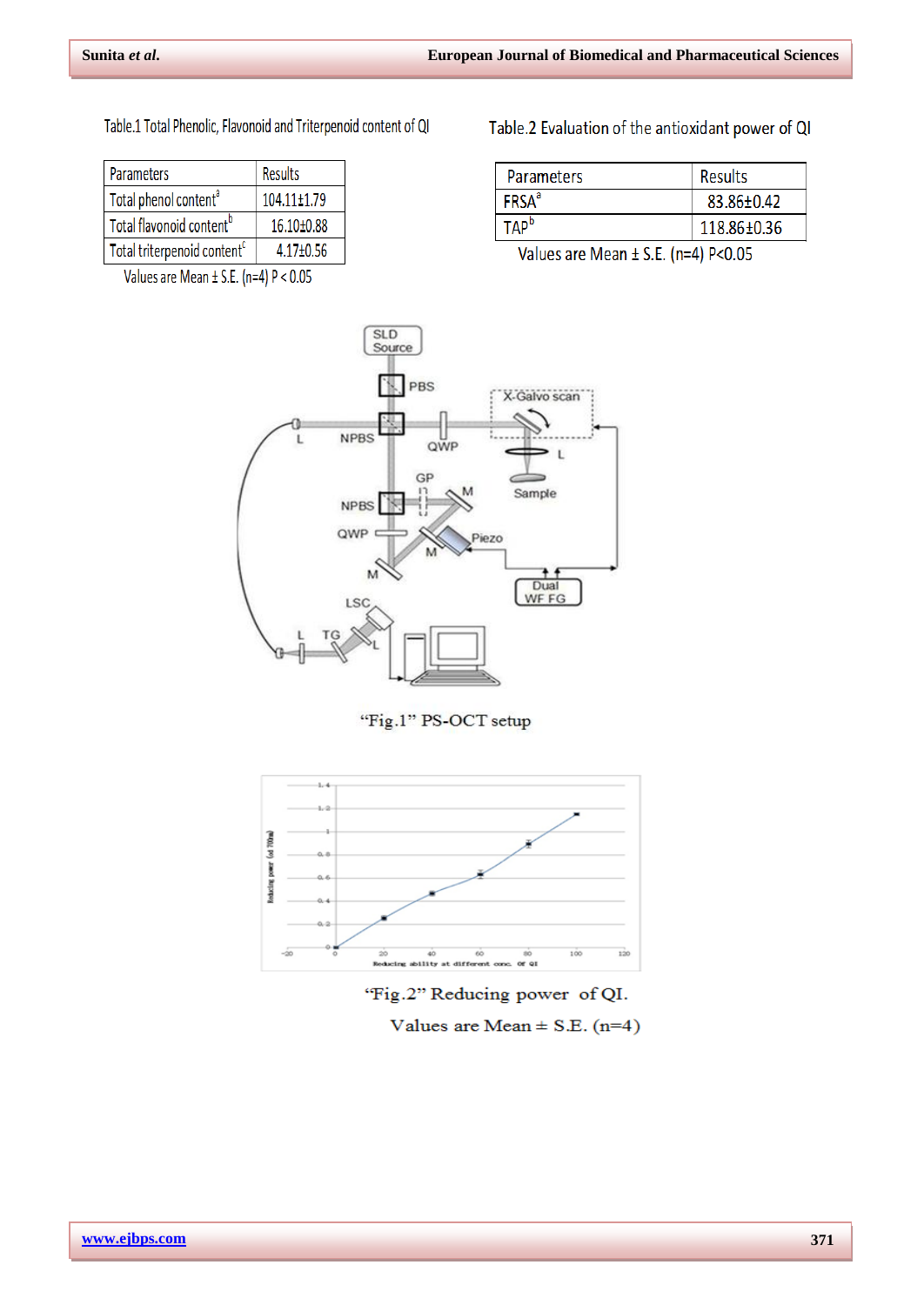Treated (day 2)





Untreated (day 2)

Untreated (day 9) Treated (day 9) **"Fig.3" OCT and PS-OCT images of the skin of untreated control and treated group on day 2 and day 9.**



**"Fig. 4" Histological images of skin of untreated control and treated group on day 2 and day 9.**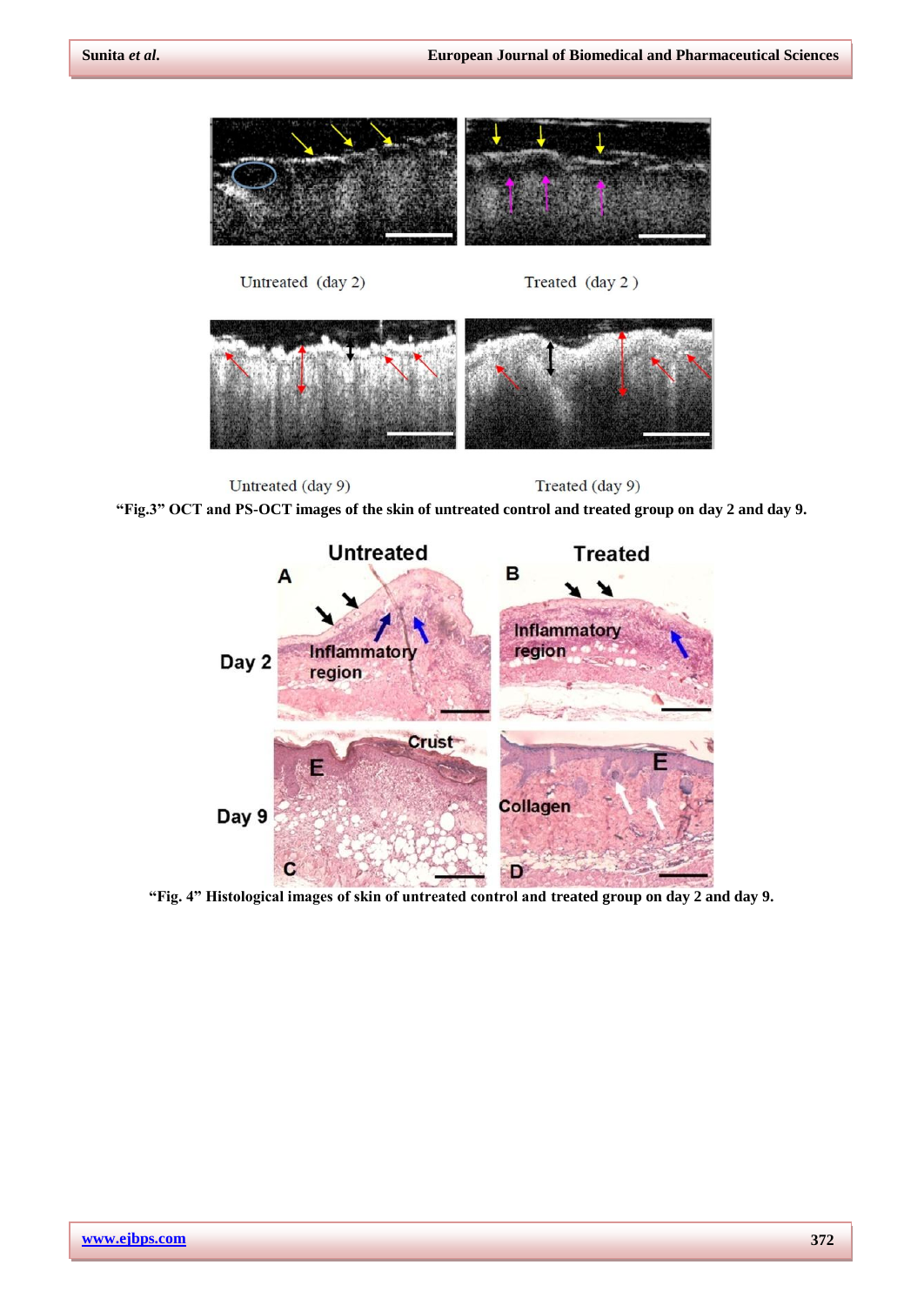

" Fig.  $4 \, \mathrm{E}$  " Effect of QI on Epidermal thickness



**"Fig. 5 A" Photomicrographs of wounds.**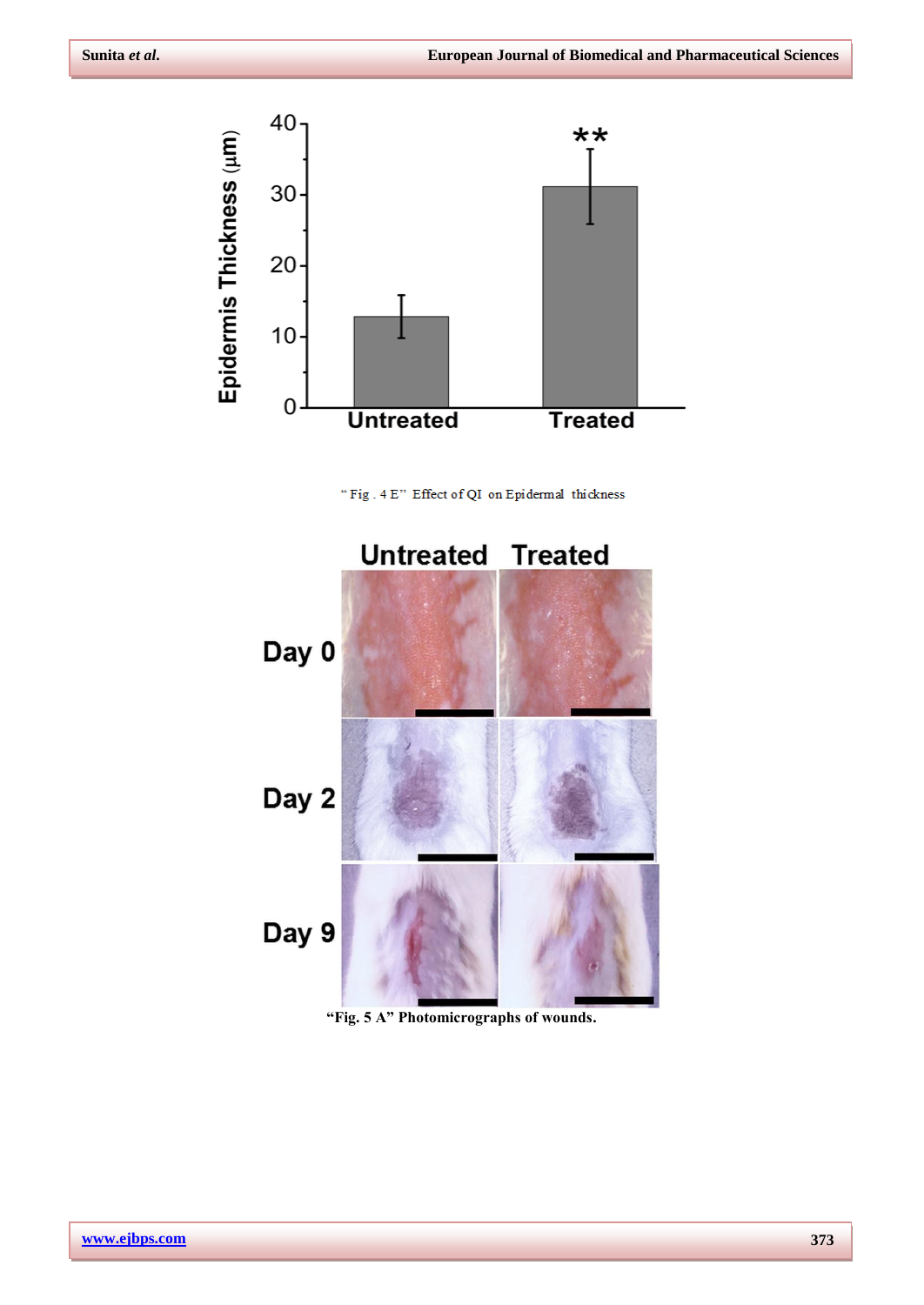



# **5. DISCUSSION**

Impaired wound healing is the one of the serious problem and to find the proper remedy to overcome this issue is a major concern of the practiceners and researchers. The general objective in wound management is to enable wound healing in the shortest time possible with minimal pain, discomfort and scarring by means of either topical or systemic antimicrobial agents. In chronic wounds, delay in wound healing can be associated with number of factors including free radicals generation. Impairment at the cellular level may be prevented by different antioxidants, which reduce damage caused by free radicals.<sup>[20]</sup> Plant products are believed to be effective in promoting wound healing since they are composed of various antioxidant and antiinflammatory molecules.

In the present study, use of Quercus infectoria treatment accelerated the healing process probably due to the presence of antioxidants and tannins in both hydrolysable and condensed form. Tannin exhibits efficient antioxidant, antibacterial and wound healing properties. Plant phenolic compounds flavonoid and triterpenoids acts as a reducing agent (either by donating hydrogen atom or quenching the singlet oxygen) and thus acts as antioxidant. In the present study, considerable amount of phenols and lesser amounts of flavonoids and triterpenoids were observed. The reducing power of the plant extracts increased with increasing concentration and can reduce the oxidized intermediates of the lipid peroxidation process.<sup>[21]</sup> In wound healing a significant amount of reactive oxygen species (ROS) is generated during inflammation associated oxidative burst in neutrophils and macrophages. The ROS generated by neutrophils and macrophages can lead to considerable peroxidation of cell membrane and cell organelles. Although at micromolar concentrations, oxidants such as hydrogen peroxide may favorably influence signal transduction processes that support healing, at millimolar

concentrations, hydrogen peroxide and other oxidants are likely to overwhelm the antioxidant defense system, triggering tissue damage.<sup>[22,23]</sup> This is turn may affect wound healing adversely.<sup>[24]</sup> Consistent with this phenomena, treatment of wounds with antioxidants such as flavonoids have beneficial effects on wound healing. Flavonoids content promote wound contraction and reduce epithelialization time due to their astringent, antimicrobial, anti-inflammatory and antibreaking anti-inflammatory and antibreaking properties. [25]

It is known that there is generally a reduction in wound area of 10-15 % by first week, but during the first days, the wound is largest, inflammation along with most of the discomfort and pain is manifested. Novel therapies are therefore, intended to speed up the healing process, particularly during the first 2–3 days of wound formation. Accurate and early assessment of the therapeutic efficacy is necessary to define the treatment frequency and schedule. Though histology is the standard method to assess inflammation, new epithelium layer formation at cellular level cannot be carried out repeatedly and leads to random sampling. Non invasive assessment techniques will allow early assessment of herbal extract efficacy during the first few days. This is important since the anti inflammatory effect of the extracts in initial days would lead to reduction in inflammation and edema formation. In previous studies, OCT has been used for monitoring the effect of Helium-Neon Laser irradiation on hair follicle growth cycle<sup>[26]</sup> and healing of bacteria infected wounds<sup>[19]</sup>, effect of antimicrobial photodynamic therapy on wound collagen remodeling $[27]$  and ionizing radiation induced skin alteration etc.<sup>[19]</sup> In the present study, OCT enabled non invasive assessment of wound healing process in control and QI extract treated animals was performed. The signatures of cutaneous wound healing such as inflammation, edema, crust, epidermal migration, new epithelium formation, dermal –epidermal junction and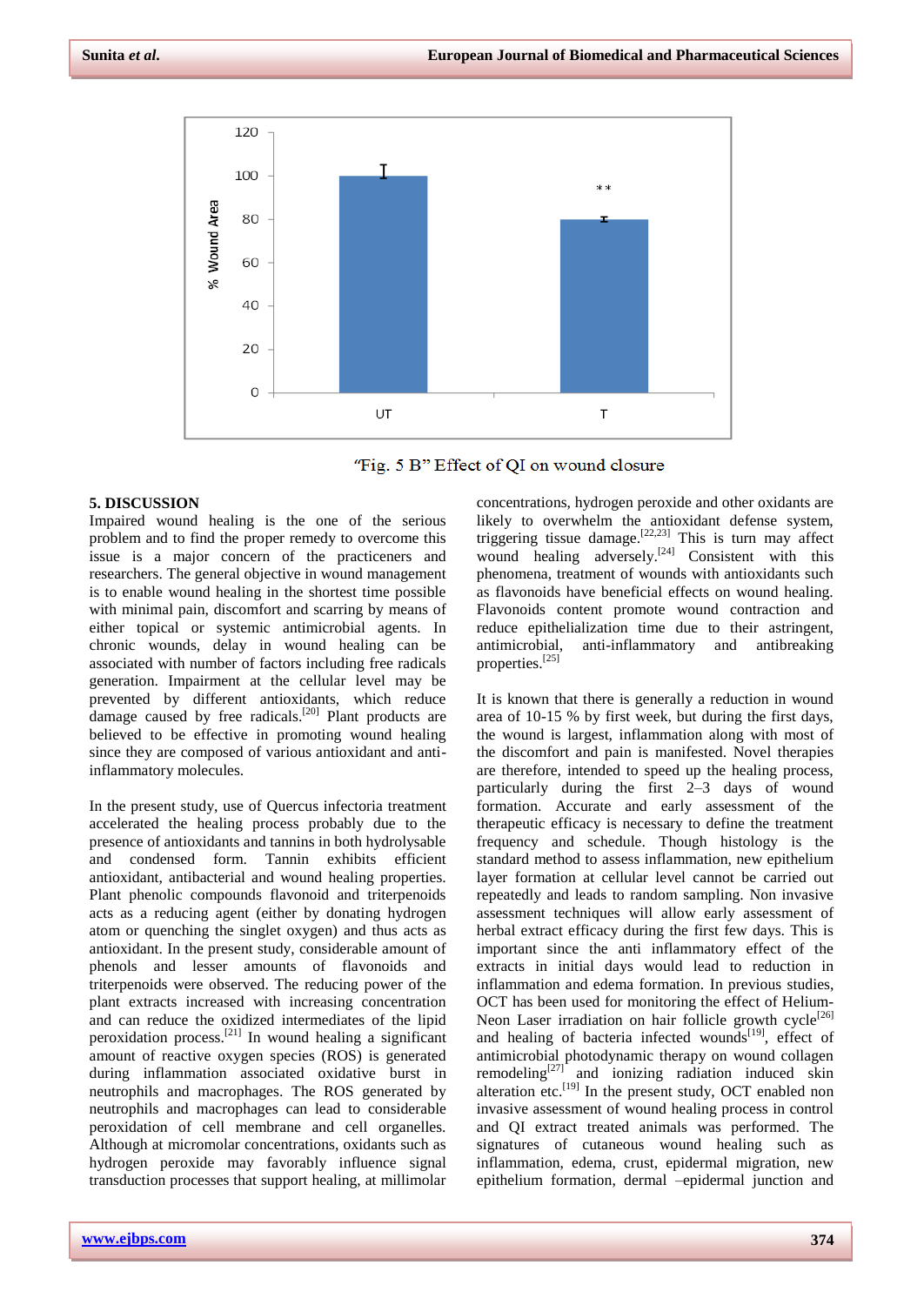reorganization of the collagen matrix was assessed. The presence of new epithelium layer, edematic regions on wound bed could be detected as early as day 2 in the treated group. The decreased imaging depth and increased scattering in the treated group on day 9 suggests a more compact extracellular matrix. The OCT data also corroborated well with the structural alterations observed from histology such as new epithelium layer formation. Hence, OCT allows early as well as repetitive evaluation of morphological changes, thereby helping in timely assessment of the treatment effect and further treatment planning. However, for adverse pathological situations like that observed in case of diabetic or burn wounds, there is an overwhelming level of oxidative stress and concurrent reduction in antioxidants, followed by delayed wound closure. The results of a recent study suggest that QI extract treatment may lead to improvement of wound healing in diabetic mice.<sup>[28]</sup>

### **6. CONCLUSION**

The results of our study based on OCT, histology and wound area analysis, thus corroborate previous studies and extend the view that QI extract treatment might prove beneficial for wound healing. This suggests that QI has a potential of faster epithelialization and wound contraction, probably due to the presence of major phytochemicals and their antioxidant scavenging activity. The results of this study would help in the quantitative assessment of the healing potential of the herbal extracts and may find application in treatment of wounds healing, which show poor healing due to excessive oxidative stress and inflammation.

# **ACKNOWLEDGEMENT**

We thank Dr. P.K. Gupta former Director, RRCAT Indore for providing the OCT facilities at RRCAT Indore. Dr. Sunita Shukla acknowledges the financial support as Women Scientist from HRD scheme of Dept of Health Research/Type V/8/2015 Indian Council of Medical Research (ICMR) New Delhi.

#### **REFERENCES**

- 1. Gautam, M.K., Goel, R.K. Wound healing effect of Ocimum sanctum leaves extract in diabetic rats. World of Academy of Sciences, Engineering and Technology, 2013; 8: 144-147.
- 2. Lerman, O.Z., Galiano R.D., Armour M. et al. Cellular dysfunction in the diabetic fibroblasts: impairement in migration, vascular endothelial growth factor production, response to hypoxia. Am. J. Pathol, 2003; 162: 303-312.
- 3. Wysocki, A.B. Wound measurement. Int J. Dermatol, 1996; 35: 82-91.
- 4. Cobb, M.J., Cher, Y., Undewood R.A. et.al. Non invasive assessment of cutaneous healing using ultrahigh resolution optical coherence tomography. J. Biomed Opt, 2006; 11: 64002-064011.
- 5. Gambichler, T., Jaedicke, V., Terras, S. Optical coherence tomography in dermatology: technical

and clinical aspects. Arch Dermatol Res, 2011; 303: 457-473.

- 6. Pierce, M.C, Strasswimmer, J., Hyle Park, B. et al. Birefringence measurement in human skin using polatization-sensitive optical coherence tomography. J. Biomedical Opt, 2004; 9: 287-291.
- 7. Urmila, D., Sudhanshu Behra, S., Pramanik, K. Ethno-herbal medico in wound repair. Phytotherapy research, 2017; 315: 579-590.
- 8. Choudhary, G.P. Evaluation of wound healing activity of galls of Quercus infectoria. Asian J. Chem, 2007; 19: 3271-3273.
- 9. Sharma, Y., Jeyabalan, G., Singh, R. et al. Current aspects of wound healing agents from medicinal plants, 2013; 1: 11.
- 10. Umachigi, S.P., Jayaveera, K.N., Ashok Kumar, C.K. et al. Studies on wound healing properties of Quercus Infectoria. Tropical Journal of Pharmaceutical Res, 2008; 7: 913-919.
- 11. Umachigi, S.P., Jayaveera, K.N., Ashok Kumar, C K. Evaluation of wound healing potential of polyherbal formulation. Pharmacologyonline, 2009; 3: 505-512.
- 12. Singleton, V.L., Rossi, J.A. Colouring of total phenolics with phosphomolybdic-phosphotungstic acid reagent. Am. J. Enol. Vitic, 1965; 16: 144-158.
- 13. Zhang, L., Ravipati, A.S., Koyyalamudi. et.al Antioxidant and antiinflammatory activities of selected medicinal plants containing phenolic and flavonoid compounds. J. Agric. Food Chem, 2011; 59: 12361-12367.
- 14. Chia Chang L., Che San, L. Phytochemical composition, antioxidant activity and neuroprotective effect of Terminalia Chebula Retzius extracts. Evid. Based Complement. Alternal. Med, 2012; 12: 125247.
- 15. Mellors, A.,. Tappel, A.L. The inhibition of mitochondrial peroxidation by ubiquinone and ubiquinol. J. Biol. Chem, 1966; 241: 4353-4356.
- 16. Benzie, J. F., Strain, J. J. The ferric reducing ability of plasma as a measure of antioxidant power. The FRAP assay Anal. Biochem, 1966; 239: 70-76.
- 17. Oyaizu, M. Studies on product of browning reaction prepared from glucosamine. Jpn. J. Nutr, 1986; 44: 307-315.
- 18. Sahu, K., Verma, Y., Sharma M. et al. Non-invasive assessment of healing of bacteria infected and uninfected wounds using optical coherence tomography. Skin Research and Technology, 2010; 16: 428-437.
- 19. Sharma, P., Sahu K., Kushwaha P.K, et al. Noninvasive assessment of cutaneous alterations in mice exposed to whole body gamma irradiation using optical imaging techniques. Lasers Med Sci, 2017: 2276-2279.
- 20. Kalyon R., Shivakumar, H., Sibaji, S. Wound healing potential of leaf extracts of Ficus religiosa on Wistar albino strain rats. Int J Pharm Tech Res, 2009; 1: 506-508.